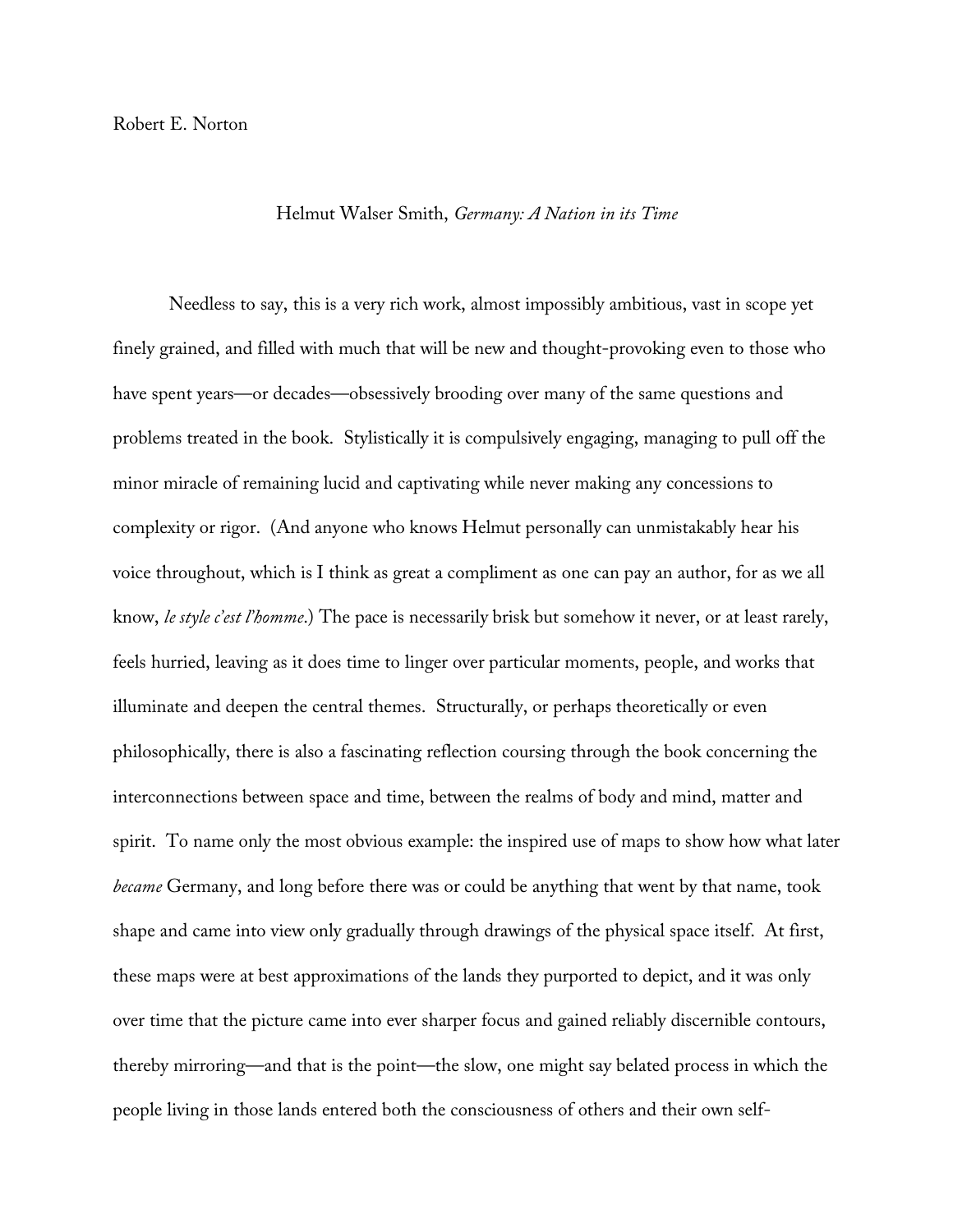consciousness. Similarly, and in a related vein, we see how essential *travel* and the reports of travel were in forming an awareness of not just *where* those people were but also *who* they were, showing that they discovered themselves in no small measure by discovering the world around them. Although there are, as I said, considerable philosophical implications to all of this, it is part of the charm and attractiveness of the book that these thorny, difficult issues are not belabored or even really explicitly addressed, but they are there, just below the surface, and they clearly shaped the overall narrative and its deeper intentions.

But this book is unusual in several other important respects as well, unusual at least for a book that presents itself as a work of *history* in any conventional sense. What I mean is, first of all, the extraordinary role that literature and art in general play in the narrative. It is a common complaint—from certain literary scholars at any rate—that, when literature appears at all in historical accounts, it performs a largely illustrative function, as if it is merely meant to lend some lively interest or local color to the serious business of history proper. (In fairness, historians have been known to raise similar objections when literary critics venture into their own domain.) But here imaginative literature is no mere decoration or ornament; Helmut shows us that it was through the insubstantial vehicle of the mind, in the spoken and written word, as it is expressed in poetry, novels, plays, but also in philosophical, historical, and—although this does not receive quite the attention it deserves—theological works, that the German nation was forged *avant et dans la lettre* and through which the Germans created themselves.

Now, this could sound like a story we are already familiar with. But there is something more subtle and important going on here. At the beginning of Part Three of the book, titled "The Age of Nationalism," Helmut says during his discussion of Heinrich Heine—case in point!—that "no major poet wrote as much about Germany as a symbolic landscape as Heine." I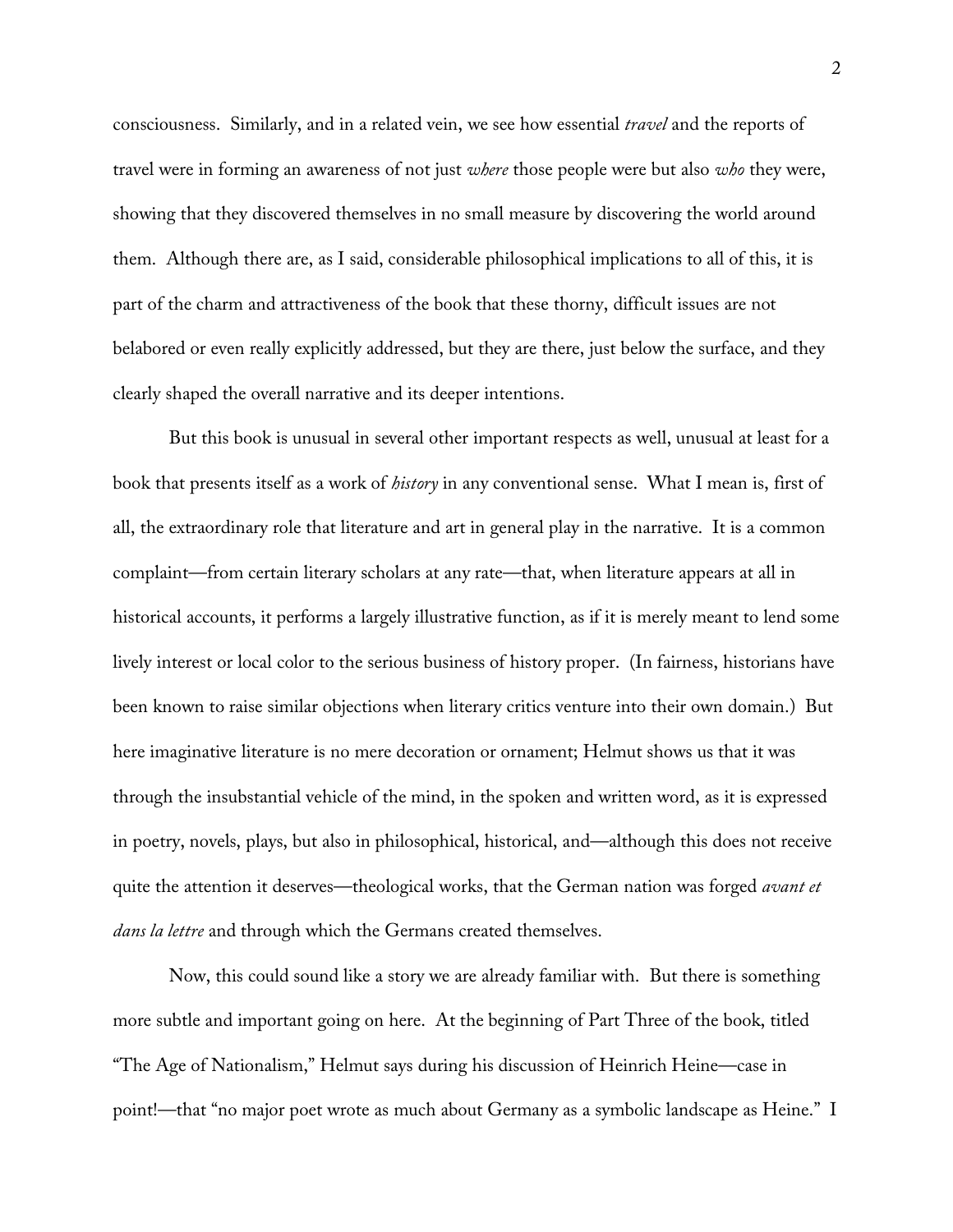think that is a key phrase: in many respects, Germany is portrayed here, and in fact is, a symbolic landscape, a place that is and has always been overlaid and overdetermined by countless and often conflicting symbolic meanings, making it the product of concerted symbolic energy, the projection field of hopes, fears, disappointment, and yearning (another absence I noted, who would have been pertinent here, is Nietzsche). As I read it, it is in this constellation, in the consolidation and evolution of this imaginary realm where the German *nation* was born and then, in the years around 1800, became commingled with the no less illusory but all the more powerful idea of *nationalism*, where the seeds for the multiple horrors of the twentieth century were sown. Helmut puts all of this well in the context of his thoughts on Heinrich von Kleist:

with more precision than the works of any other author, Kleist's writings open a view onto the imaginative sinews of early nationalism, revealing the proximity of idealism and brutality, democratic aspirations and war, and overtly masculine fantasies of aggression and violence, triggered by the realities of military and political weakness. […] his nationalism reveals something of considerable significance. And this is that in its initial phase German nationalism, however problematic, drew from a coruscating burst of intellectual power and creative energy, making it at once particular and universal, sanguinary and utopian. Placing emotions of love, hate, and fear in the service of state power, German nationalism became one of the most potent and, in the end, lethal political ideologies of the nineteenth and twentieth centuries.

That is not simply good history, and good writing, it is also excellent literary criticism, encapsulating in a few words the essential characteristics of a complex writer's works while making clear, and convincing, their broader significance in cultural and political terms. And in general, one is struck by the assuredness and economy of Helmut's assessments of literary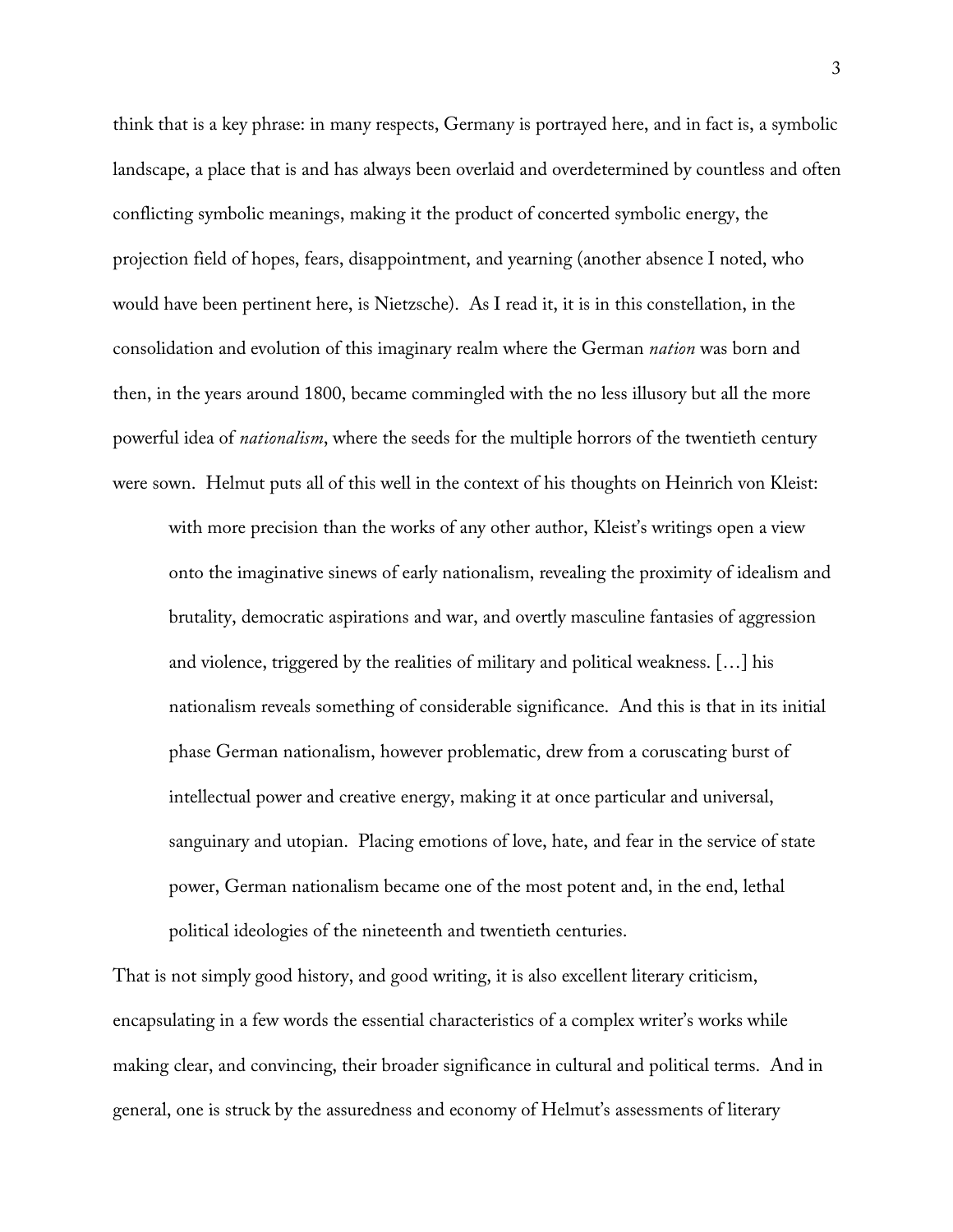works—he even manages to say something fresh and revealing—to me, anyway—about one of the most well-known, even hackneyed poems in German, Goethe's "Über allen Gipfeln ist Ruh'," noting how there is a vertical movement in the poem descending from the heights of God, or Nature, falling gently past the trees and birds, and coming to rest on the solitary, unnamed "du" in the last line. And speaking of Goethe, Helmut doesn't shrink from offering an intriguing reading of *Faust*, about which he writes—after modestly adding "if one may hazard an interpretation"—that "the intellectual embrace of the natural and the popular is […] at the center of the tragedy of Faust, a character who (like Herder and Goethe) was no longer satisfied with elevated formulas and pious rules of art." That, too, seems right to me, but surprising, and as always in Helmut's treatment of literature, based on what is an informed and sympathetic understanding of the works he discusses.

And speaking, further, of tragedy, I want to conclude with some reflections on the role of tragedy and especially of compassion in the book. We remember that the word "compassion" is contained in the title of the final chapter, "The Presence of Compassion." But in the Introduction Helmut also says that there are three overarching arguments holding everything together (I actually think there are more, but nevermind), and that "the third argument of the book is about realism and tragedy." He explains that "this is not a claim about a genre or about a specific literary or artistic form. It is an argument about how a nation summons compassion." Now, any student of German literature worth her salt will remember Lessing's grappling with Aristotle's *Poetics* and his theory of tragedy, and in particular with the nature and function of *catharsis* as we experience the emotions of pity and fear aroused by tragedy, which Lessing interpreted by combining the two emotions of *Angst* and *Mitleid* within a generous conception of *Mitleiden*, or, in a word, active compassion. Not just witnessing, but actually sympathetically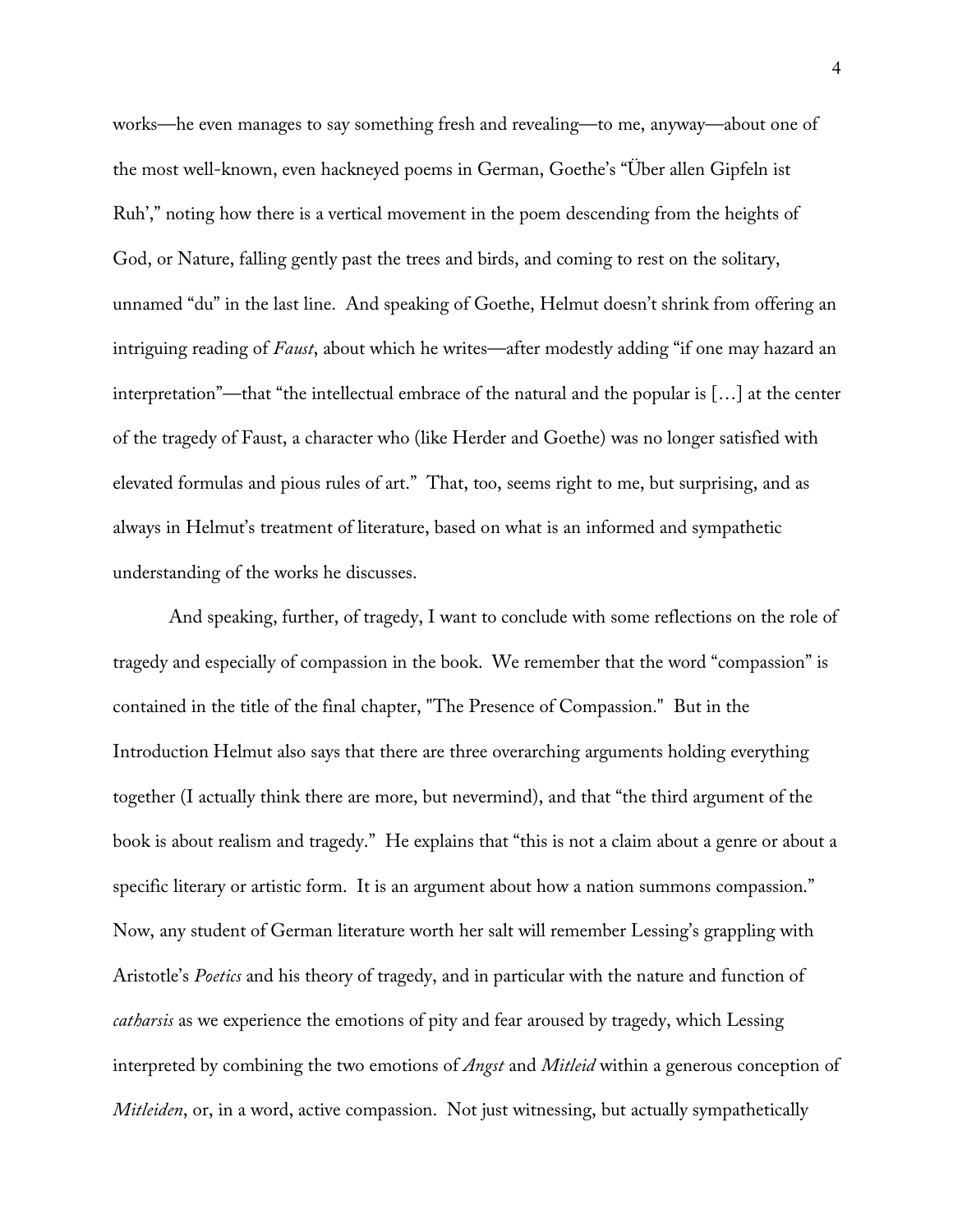*feeling with* the tragic characters on the stage as they suffer their fate, in Lessing's account, transforms the spectators and renders them more virtuous through their intimate, almost physical experience of the distress and pain of others.

Here, as well, dangers abound. We recall the ridicule that Friedrich Meinecke endured over the book he published in 1946 at the age of eighty-four, *Die deutsche Katastrophe*. The emotion that suffuses his book was seen not so much as compassion as self-pity. Besides making it seem that the Germans were the true victims of the second great catastrophe of the twentieth century, Meinecke's suggestion that the best way for the Germans to recover from their collective trauma was to form so-called *Goethe-Gemeinden* to read and discuss the master's works did not go over well with those who thought such a fastidious withdrawal into the aesthetic realm on the part of the educated elite had been a decisive factor in bringing about that trauma in the first place. But that is not what Helmut means by the compassion he sees as being operative in post-1945 Germany. It is instead a compassion that was hard won precisely by *not* turning away from the reality of the horrors perpetrated by the Germans—and often enough, even if grotesquely, in the name of Goethe—but rather by facing that reality directly and honestly. It is a compassion that the Germans learned by confronting themselves with themselves and trying to come to terms with what they did. It is a process that is similar to that which Helmut describes as animating the Romantic period, if to a different purpose. In Helmut's words:

The Romantics stood for, and pushed forward, a shift in the conception of nationhood from an exterior object of identification—the country pictured, counted, and described from the comfort of a fast-moving coach—to an interior identity, which one felt, and to which, however haltingly, one began to say, "This is who I am."